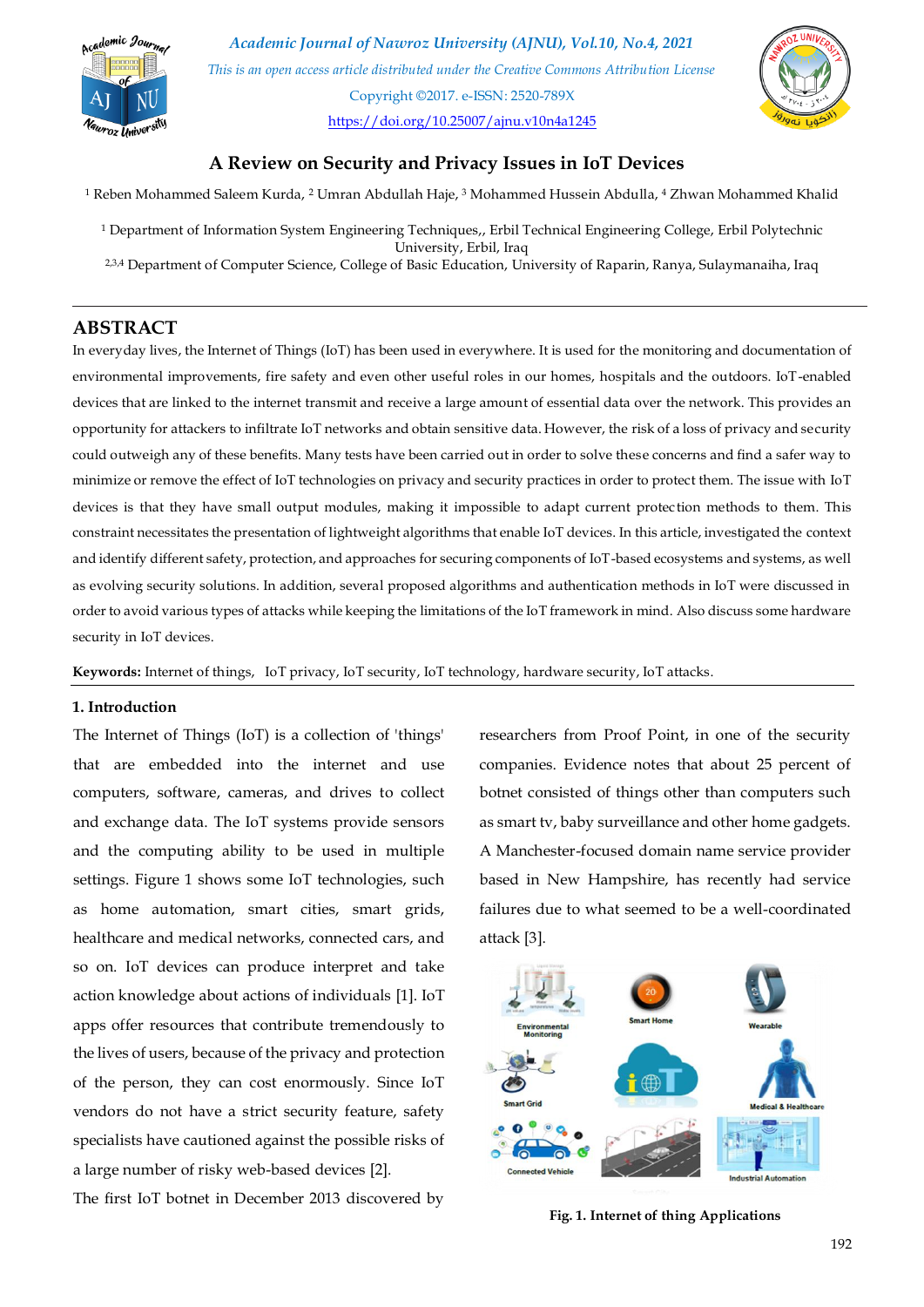Data protection and security continue to be enormous problems for IoT applications that pose a whole new level of online user privacy concerns. That's how they can also monitor user behaviors, not just gather personal details, such as user names and phone number (e.g., where you are in your house and what your customers had for lunch). After the never-ending range of information concerning significant infringements in records, customers are hesitant for good reason to put so much personal information on public or private clouds [\[4\]](#page-11-3).

New inventions or modifications to old technology are created every day. Take for example the new developments in the 5G network [\[8\]](#page-11-4). In IoT networks and implementations, 5G is supposed to play an important role. The researchers are attracted with their high frequency and bandwidth by the potential risk of protection and privacy. However, the short wavelength requires a shift in the grid, which is why more base stations have to cover the same field with wireless technology. This new structure presents additional challenges, including fake base stations security threats and possible solutions must be understood [\[9\]](#page-11-5).

This work provides an overview of IoT implementations, advantages and possible threats. In addition, provide a mechanism to review and improve best practices for protection through the implementation and analysis of existing systems or the creation of new ones. On the basis of these results, suggest that these threats be avoided and the security flaws be corrected. The aim is to direct regulatory authorities in the development and application of more adequate protection, privacy controls, training of end-users and IoT stakeholders.

The IoT protection and privacy topics are discussed in four areas in this survey article. The rest of this article explained as the following. The first section introduced IoTs. Section two describes the IoT architecture. Challenges in IoT security and privacy discussed in section three. In the fourth section limitations of IoT device determined. In the fifth section types of IoT attacks are discussed. In the six section regarding hardware security in IoT devices. Discussion in the section seven. Lastly, conclusion is presented.

#### **2. Internet of Things**

IoT is a Physical device or items are connected to the internet so they may interact and communicate with one other and with their users, allowing the user to monitor or control them remotely. IoT is used at the three layers; a very important role is played by every layer. Figure 2 shows the IoT layers architecture, as well as the technologies and protocols they utilize to do their tasks [\[10\]](#page-11-6).

The ability to translate the capabilities of cell network and information transmission into today's most used computing devices has transformed IoT into new dimensions using information technologies [\[11\]](#page-11-7). The IoT is primarily concerned with enhancing the interconnection between individuals and things, as well as important or critical data related to them on the Internet [\[11,](#page-11-7) [12\]](#page-11-8). As a result, there are so many questions around authentication and management of access [\[13\]](#page-11-9).

In addition, IoT gives people, objects, and things themselves a whole new means of communicating [\[14\]](#page-11-10). The Internet of Things is going to reinvent the fate of the Internet in order to make the lives of people so smoke-free that wireless communicate with everyone else [\[15\]](#page-11-11). Now one day, these intelligent objects are attacked by a bad-intention hacker, who then undermines the safety of these computers so that IoT can spread the danger further beyond the internet [\[16\]](#page-12-0). As shows in figure 2, the IoT comprises usually of three layers: perception, network and an application layer, each layer has its own security challenges and countermeasures. This plays an essential part in IoT. All these layers perform particular duties and need to be integrated for the correct functioning of IoT. With the increasing number of devices linked to IoT,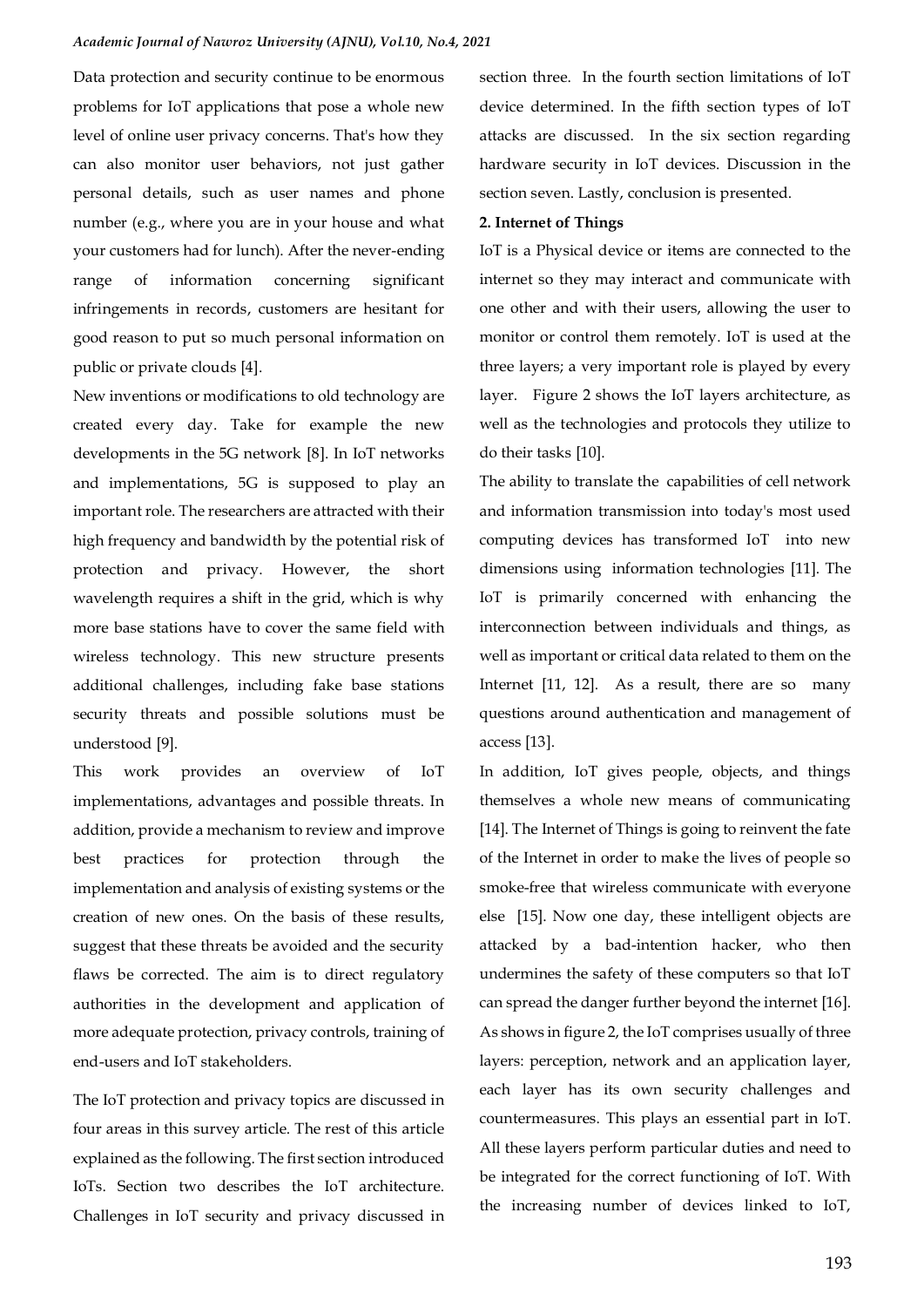security concerns and assaults on each layer may be increasingly likely. Security attack taxonomy in IoT was designed to better identify distinct IoT safety concerns and to include stronger security solutions [\[17-19\]](#page-12-1).



### **Fig. 2 Architecture of IoT [\[10\]](#page-11-6)**

Several IoT security problems and challenges have been released. The IoT structured networking protocols and cross-counter processes were studied by Granjal et al. [\[5\]](#page-11-12) where necessary in the area of the IoT protection, the key issues found in 7 categories, were identified.

By Sicari et al. [\[6\]](#page-11-13) authentication, Access control, private ness, con- Finance, safe middleware, mobile security and compliance policies, With the main research challenges And the latest IoT security solutions. Some unanswered questions were posed and hints for potential investigations were suggested. The study of centralized and divided methods was the

subject of Roman et al. [\[7\]](#page-11-14) They presented an attacker's model for clustered and hierarchical IoT architectures and addressed the key issues and promising solutions for security frameworks. In the table 1, we've collected a list of the most common IoT security issues at each IoT layer.

| Table 1 shows the most commonsecurity threats against |
|-------------------------------------------------------|
| each IoT laver                                        |

| each IoT layer |                                |                                                                   |  |  |
|----------------|--------------------------------|-------------------------------------------------------------------|--|--|
| IoT Layers     | Security threats               | Description                                                       |  |  |
| Perception     | Unauthorized                   | Three security problems confront                                  |  |  |
| Layer          | access,                        | the IoT perception layer. As IoT                                  |  |  |
|                | Availability,                  | nodes operate outdoors, they are                                  |  |  |
|                | Spoofing attack,               | susceptible to physical attack. It is                             |  |  |
|                | Selfish threat,                | possible for an attacker to interfere                             |  |  |
|                | Malicious code,                | with components of the computer.                                  |  |  |
|                | Denial of services             | As a second example, The dynamic                                  |  |  |
|                | $[$ Dos $],$                   | network's heterogeneous nature                                    |  |  |
|                | Transmission                   | enables for mobility. IoT devices                                 |  |  |
|                | threats, Routing               | make up a large portion of this. A                                |  |  |
|                | attack.                        | computer's capacity to do<br>calculations, on the other hand, It  |  |  |
|                |                                | has a high power consumption and                                  |  |  |
|                |                                | a limited storage capacity, which                                 |  |  |
|                |                                | makes it problematic. Threats and                                 |  |  |
|                |                                | attacks of all types can befall them.                             |  |  |
|                |                                | Third, Considering that the Internet                              |  |  |
|                |                                | of Things relies on wireless                                      |  |  |
|                |                                | technology to transmit data, Other                                |  |  |
|                |                                | existing waves, including                                         |  |  |
|                |                                | information, can cause a decrease in                              |  |  |
|                |                                | the frequency of the sound [20].                                  |  |  |
| Network        | Date breach,                   | The broadcast nature of the<br>transmission channel and the       |  |  |
| Layer          | Public key and<br>private key, | compute and power limitations of                                  |  |  |
|                | Malicious code,                | the sensor node make the network                                  |  |  |
|                | Denial of                      | layer more susceptible to DOS                                     |  |  |
|                | services,                      | assaults. Passive monitoring, traffic                             |  |  |
|                | Transmission                   | analysis, and eavesdropping attacks                               |  |  |
|                | threats, Routing               | can undermine the privacy and                                     |  |  |
|                | attack.                        | confidentiality of the network layer,                             |  |  |
|                |                                | in addition to DoS attacks on the                                 |  |  |
|                |                                | network.                                                          |  |  |
|                |                                | Due to the data interchange between                               |  |  |
|                |                                | and<br>remote<br>devices<br>access                                |  |  |
|                |                                | techniques,<br>several<br>attacks<br>are                          |  |  |
| Application    | Remote                         | possible.<br>lacks<br>standards<br>As<br>IоT<br>and               |  |  |
| Layer          | configuration,                 | worldwide polices that regulate the                               |  |  |
|                | Misconfiguration,              | creation and interaction between                                  |  |  |
|                | Security                       | different apps, the application layer                             |  |  |
|                | management,                    | several<br>security-related<br>faces                              |  |  |
|                | Management                     | concerns [21]. Since the applications                             |  |  |
|                | system                         | various<br>authentication<br>use                                  |  |  |
|                |                                | techniques, integrating them might                                |  |  |
|                |                                | be a challenge while simultaneously                               |  |  |
|                |                                | providing identity authentication                                 |  |  |
|                |                                | and data protection.<br>In turn,                                  |  |  |
|                |                                | applications that evaluate the data                               |  |  |
|                |                                | might<br>be<br>burdened<br>with<br>an                             |  |  |
|                |                                | enormous amount of work, which<br>has a negative influence on the |  |  |
|                |                                | services' availability. It is important                           |  |  |
|                |                                | to consider the volume of data that                               |  |  |
|                |                                | will be sent, as well as the interaction                          |  |  |
|                |                                | between users and different apps,                                 |  |  |
|                |                                | while building IoT applications.                                  |  |  |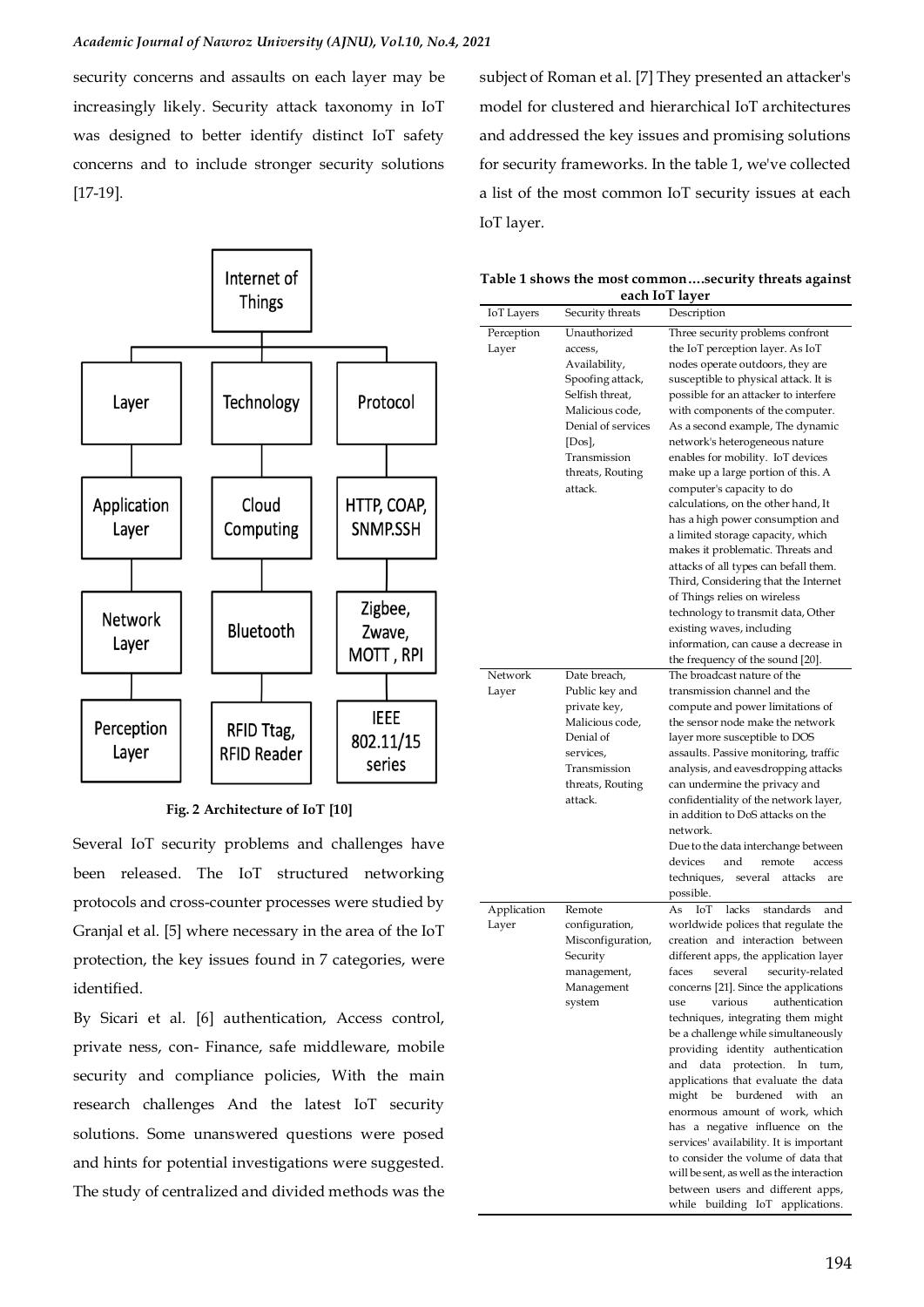#### *Academic Journal of Nawroz University (AJNU), Vol.10, No.4, 2021*

User control over data exposure and authentication of other communication partners must be built into certain technologies [\[22\]](#page-12-4).

# **3. Challenges in IoT Security and Privacy**

IoT has offered enormous advantages to consumers but still some obstacles.

The main fears of the cited analysts and technology experts are cyber security and privacy threats. Both of these are a considerable challenge for both businesses and public bodies. The flaws in IoT technology have been highlighted by prevalent high-profile cyber security attacks [\[23\]](#page-12-5).

None of these challenges, for example protection and confidentiality, have a more important impact on IoT adaptation. Unfortunately, though, it does not always happen until a violation is committed, leading to massive harm such as the destruction of crucial information, that consumers have the necessary recognition of the security impacts. With the continuous safety violations that affect the privacy of customers, there is now a decrease in the consumer's appetite for poor protection. The IoT in market quality did not do well in a new study of privacy and protection.

# 1.1 Security

The IoT differs from ordinary computers and is vulnerable to security problems [\[19\]](#page-12-6). Below point mentions difference ways to provide security in IoT.

- Several systems for large-scale internet deployment of Things are expected. An excellent example is the sensors.
- The use of IoT usually involves a series of devices with similar features, or almost

identical ones. This similarity increases the severity of any security flaw that can impact all of them greatly.

• Many organizations have already developed guidelines on the conduct of risk assessments. This move means that there is no precedent for the possible number of connections between IoT products. It is also evident that all of these systems immediately connect and communicate with other devices irregularly. This requires consideration of open IoT tools, technology and strategies.

Despite the fact that the security problem in the IoT field is not recent, IoT deployment has presents special issues that must be tackled. The consumer's confidence is in the Internet of Things devices, and the systems are protected from vulnerabilities, particularly as the technology becomes more passive and embedded into daily lives. Through not having proper secure data sources, poorly secured IoT devices and services are one of the most critical routes for cyber-attacks and consumer data leakage. If the system is not well protected and wired, the interconnection of the IoT systems ensures they have the ability to impact international security and internet resilience. The problem of the overwhelming use of IoT uniforms is clearly causing this action.

It also makes sure that IoT consumers and developers are expected to guarantee that all users and the internet itself are noticed as damages in addition to the right to mechanically link them to other computers. It is limited to how it protects a threat like denial of service (DoS) by replay attacks or Authentication used. Data secrecy is one of the major vulnerable areas of IoT security as insecure applications are proliferating due to the natural variety in IoT data storage. If you can take a contactless credit card example [\[24\]](#page-12-7).

credit card can be read without the IoT verification of card numbers and names; This enables hackers to buy merchandise using a card holder's bank account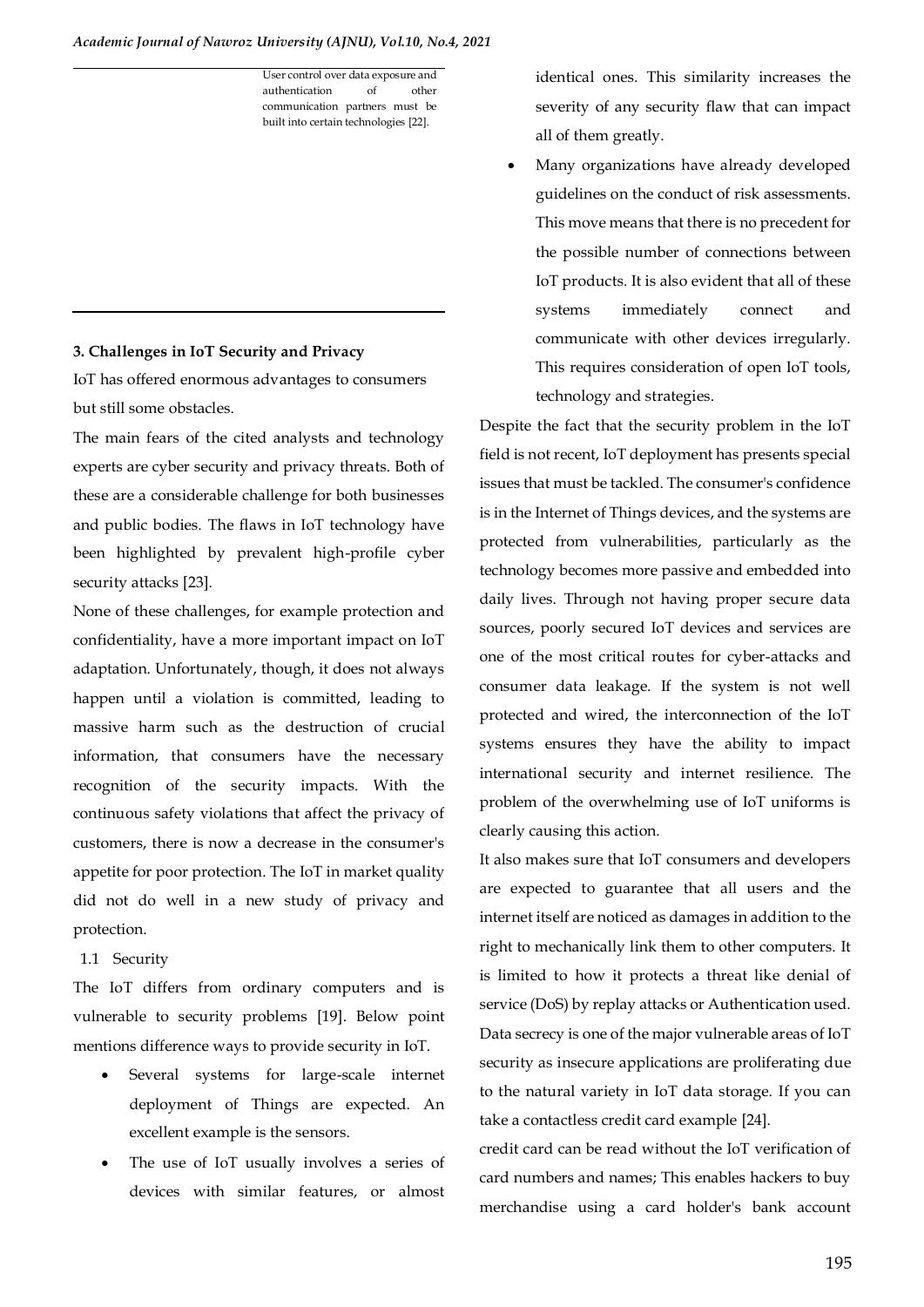number and name [\[19\]](#page-12-6).

A middle guy that uses the communications channel to classify nodes that connect networks with third parties is one of the most common IoT attacks.

The bank server sees the transaction as legitimate when a central attack occurs such that a person's name cannot be identified by the adversary [\[25\]](#page-12-8).

# **3.1 Privacy**

The efficiency of IoT depends on the extent to which citizens' privacy decisions are valued. Full adoption of IoT can contribute to privacy issues and potential harm related to IoT. The fact that respect for customer privacy and privacy is essential in ensuring the trust and autonomy of consumers on the Internet, connected devices and associated services is crucial to be well understood [\[4\]](#page-11-3).

There is a lot of effort to ensure that IoT redefines privacy issues such as increased surveillance and tracking. Privacy problems are caused by the omnipresent, intertwined intelligence objects, through which knowledge is sampled and disseminated almost anywhere in IoT. The ubiquitous connectivity over Internet connectivity is another crucial element in addressing this issue, since it is easier to display personal data from anywhere in the world, unless a particular device is used [\[26\]](#page-12-9).

#### **3.2 Interoperability**

An environment of fragmented IoT-owned technological use is deemed to prevent market advantage. Although full interaction between goods and services is not always feasible, customers may not want to buy products or services where vendor lock-in has no options or concerns. Lowly built IoT devices may mean that they have a detrimental effect on network services [\[27\]](#page-12-10).

Cryptography is another main function used for many years in many security systems [\[28\]](#page-12-11). A single protection framework cannot be used as an e-defensive device against committed attacks. It thus needs different protection layers against threats to IoT

authentication. Hackers can be avoided by developing more sophisticated safety features and incorporating them into goods. This evasion is when consumers purchase devices with adequate safety measures that avoid vulnerabilities. The mechanisms for cybersecurity reflect several steps being taken to ensure stable IoT [\[29\]](#page-12-12).

In addition, a number of considerations and issues may affect the efforts made to protect the internet of devices, including:

- Remote access: IoT systems use different remote access network such as Wireless, ZigBee and Z-Wave. Relevant controls that may be used to deter cyber-criminals are generally not discussed. Via these remote access protocols hackers may easily create malicious connections.
- Automation: Companies and end-users also use the IoT-systems automation property in data collection or business simplification. Included AIs will however use malicious sites where these origins are not listed, meaning that threats can enter in the device.
- Embedded Passwords: IoT devices store passwords that are embedded for helping service technicians solve or update operating systems problems remotely. However, hackers can use the feature to penetrate protection devices.
- Occasional updates: typically, security fixes are updated by IoT vendors on a quarterly basis. Often upgraded are OS models and safety updates [\[30\]](#page-12-13). Hackers thus have time to break safety codes and steal classified information.
- Authentication for the improper device: Most IoT apps do not use authentication services to limit or restrict risks to the network. In doing so, attackers enter the door and violate confidentiality.
- Various third-party apps are available on the Internet, with various software applications that companies can use to carry out complex activities. The validity of these applications cannot, however,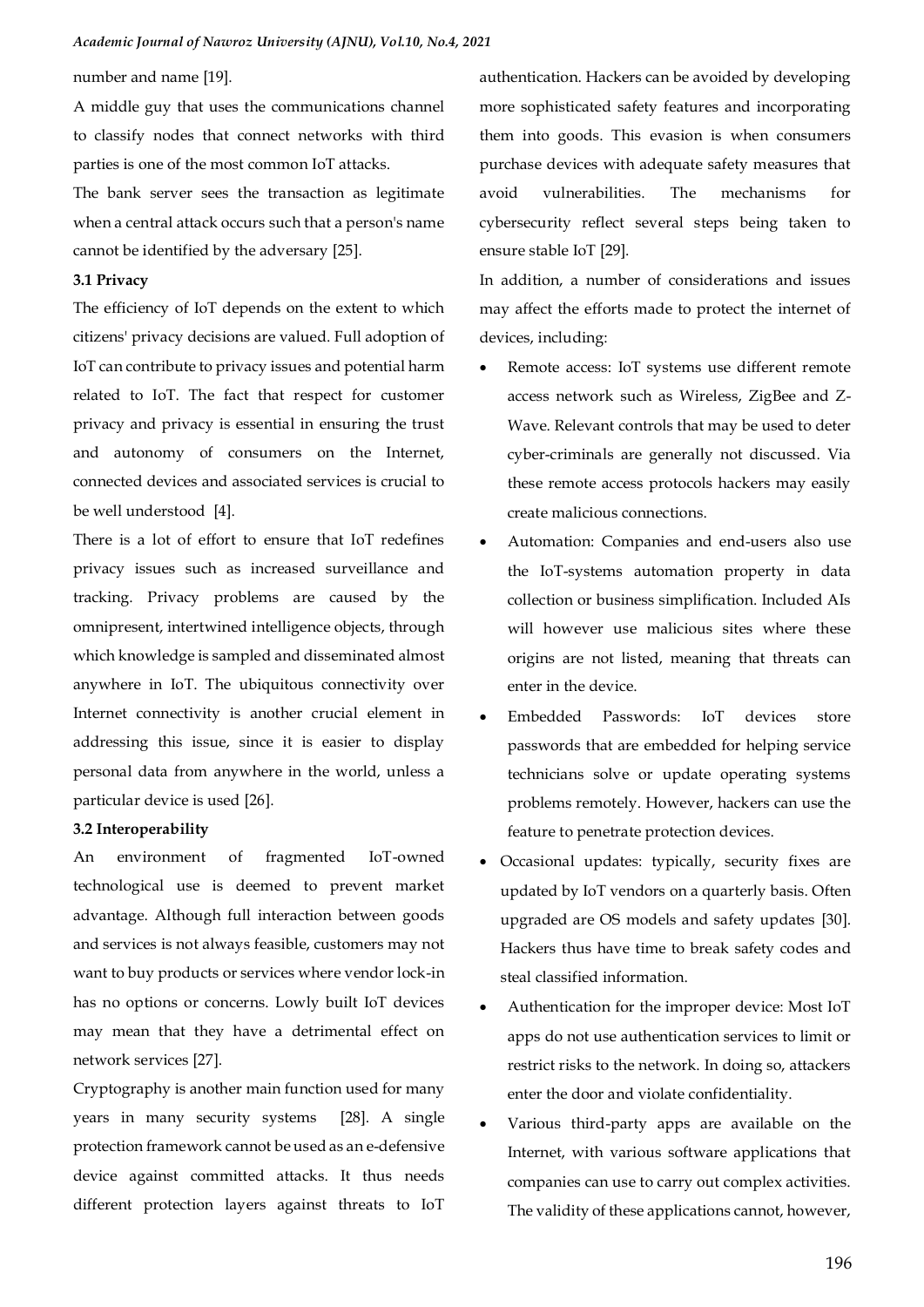be readily detected. Installing or accessing end users and staff would automatically cause threats to penetrate the system and cause corruption in the embedded database.

• Weak system surveillance: all IoT producers typically configure specific device identifiers to manage and track machines. Such distributors, however, do not have safety policies. Therefore it is very difficult to detect suspect online activity.

#### **4. Limitations of IoT Device**

Why are IoT protection features as used in conventional internet hard to protect and apply? The question of IoT limitations and their impact on the use of the latest encryption instruments in the conventional Internet was raised by Trappe et al. [\[31\]](#page-12-14) the battery life and computing power are the two major drawbacks.

#### **4.1 Extension to Battery Life**

Due to the fact that some IoT equipment is used in areas where charging is not available, they are only restricted in the energy required to perform the intended features. To alleviate this dilemma, three possible methods can be used. The first is to use minimum safety standards for the system, which are not particularly advised if confidential data are handled. The second solution is to improve the power of the battery. Most IoT cameras, however, are compact and lightweight. For a bigger battery, there is no extra capacity. The final solution involves power harvesting from natural resources (such as the sun, fire, agitation and wind), but the infrastructure would need to be upgraded, and budgetary expenses would skyrocket [\[32\]](#page-12-15).

## **4.2 Computing Lightweight**

The paper [\[31\]](#page-12-14) stated that traditional encryption cannot operate on IoT systems because computers have little memory capacity that cannot accommodate sophisticated cryptographically algorithm computing and storage requirements. The writers recommended reusing existing features to support protection

measures for restricted devices. For instance, a physical layer authentication is used to detect whether the signal transmission is from the intended transmitter in the expected region by applying signal processing on the receiver side.

Analog information can also be effectively encoded by a transmitter using a certain analog trait. This analog complexities of fabrication cannot be expected or regulated and should be used as a single key. The authentication method requires little to no overhead energy when radio signals are used. Kotamsetty et al. [\[33\]](#page-12-16) suggested latency reduction solution in IoT processing by using latency hiding techniques to process queries using encrypted data, which consist of broken down large-size inquiry findings in small data sets. This model helps to calculate a data set when collecting the rest of the encrypted information. Furthermore, the study suggested a data-size algorithm that adjusts the algorithm adaptively to reduce the difference between estimation and contact latency in order to determine the optimal data size required in each iteration to minimize latency. There are two data-size algorithms: First, the scale begins with the large query size fraction. The starting size is set in the second version. Results showed that the method suggested outperforms current latency methods for greater data sizes queries. Shafagh et al. [\[34\]](#page-12-17) proposed IoT encoding CP algorithm. The solution allows for secure storage in the cloud of encrypted IoT information and efficient management of data base requests over encrypted data. Alternative lightweight cryptographic algorithms are in particular used to replace additive homomorphic encryption and Elliptic Curve El Gamal algorithms and to change the order preserving them to comply with computer IoT computer limitations. The platform replaces connectivity in an End-to-End mechanism for the webbased program, where encrypted data is saved on the client side from personal data devices in a cloud database and encrypted data is performed. The key is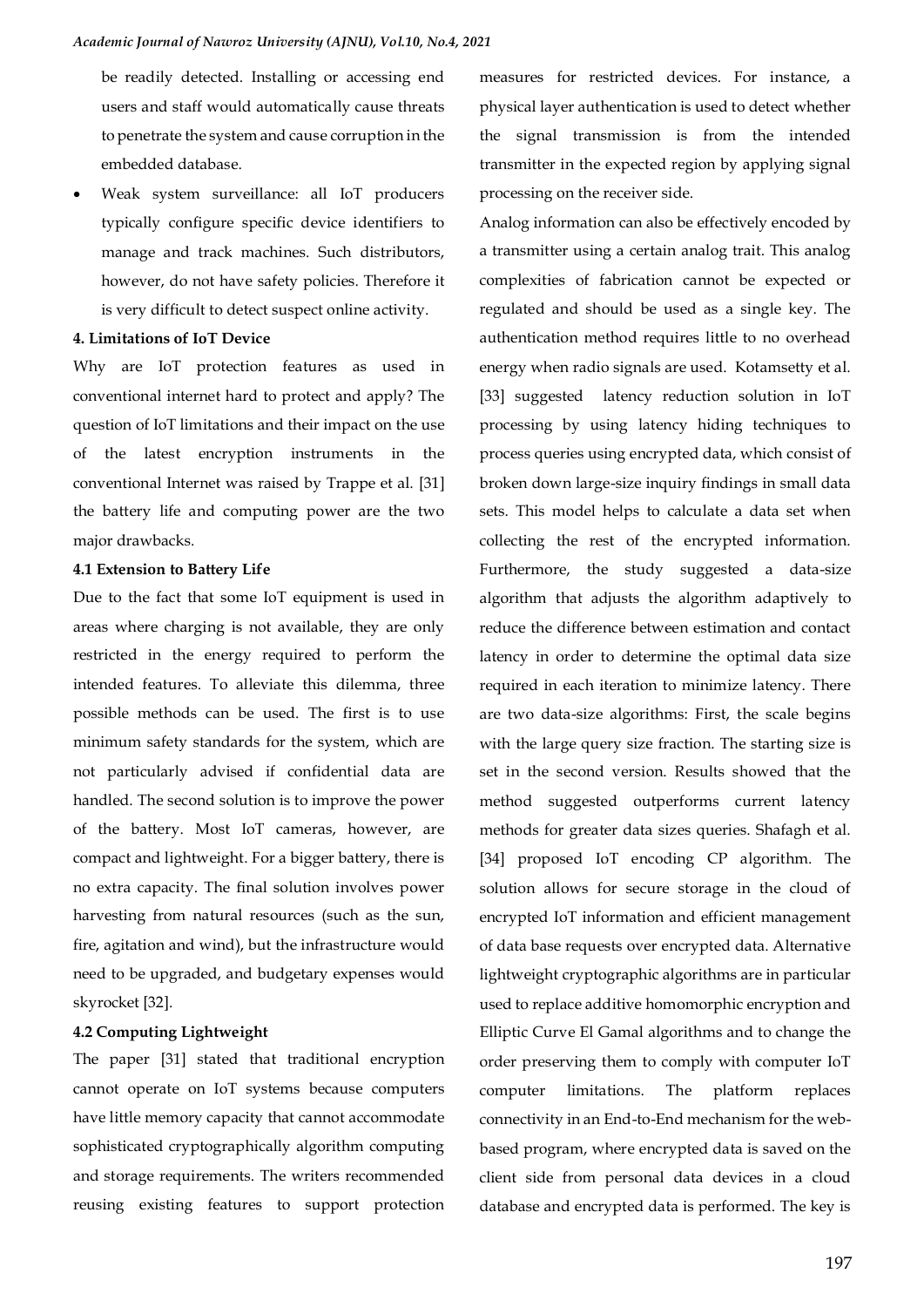a personal computer that takes away all the secret keys from a relying official. Three key parts of the device architecture are: IoT, consumer and cloud. By loading system data directly on the smart device or through a gateway as a wearable tracker you can save application data on the Cloud. The papers addressed only the most common IoT processing queries for encryption mechanisms. The concept can however be expanded to include further plans. Compared to current programs, the experiment findings showed an increase in the time efficiency. Salami et al. [\[35\]](#page-12-18) suggested a lightweight, smart house-built encryption scheme based on the latest Identity Crypto that identifies the public key without digital certificates. This system is known as the stately IBE system of Phong, Matsuka and Ogata (PMO). This is the overview of the stately encryption scheme of IBE and Daffier Hellman (DH). The study analysis examines the security method for core encryption and encryption to improve the reliability of the proposed scheme and reduce connectivity costs. The second data-size algorithm is emphasized because the chip text generated by key encryption is greater than the encryption size. The result was a double-sub algorithm: key encrypt and data encrypt. The first is an encryption session key, and the second is the encryption of information. The resulting cipher text is transmitted independently from the sub algorithms such that data cipher text is transmitted several times without adding the key chip text. The findings of the assessment suggest that the scheme suggested is Secure from threats by plaintext. Also in terms of accelerating encryption operations and reducing about a third of communications overheads, the efficiency evaluation reveals that it executes the standard IBE scheme

#### **5. Different Attacks on IoT Security**

IoT security is a major challenge, as it is dynamic, heterogeneous and has a vast number of interconnected tools. The opposition will attack the IoT

system using the protocol defects, or use a malicious program, or cryptographically breaking these nodes (e.g. physical vulnerability) by damaging or exploiting them or by using malicious programs. As Figure 3 shows, On the basis of these flaws, the attack was classified as physical, network, software and encryption attack, classified to four groups. From the whole assault of this group considered one that is most dangerous.



**Fig. 3 IoT and its attacks on security [\[36\]](#page-12-19)** A risky attack after a physical attack was a malicious injection node attack.

As the services are not alone suspended, the documents are still changed.

The threat from Sinkhole's network attack is the riskiest. It can also lead to risks such as selective routing, modification or decrease of packets by an attacker, and can also attract all traffic to the base station. We've picked worms from a system assault as the most uncertain. Worms are probably internet malware's most damaging and destructive form. The computer is impaired by the auto replication program's use of security troughs in network applications and hardware It can uninstall device files, steals information like passwords, it can change passwords, it triggers screen lockouts, etc. without your notification.

Andrea et al. [\[37\]](#page-12-20) the paper categorizes IoT attacks into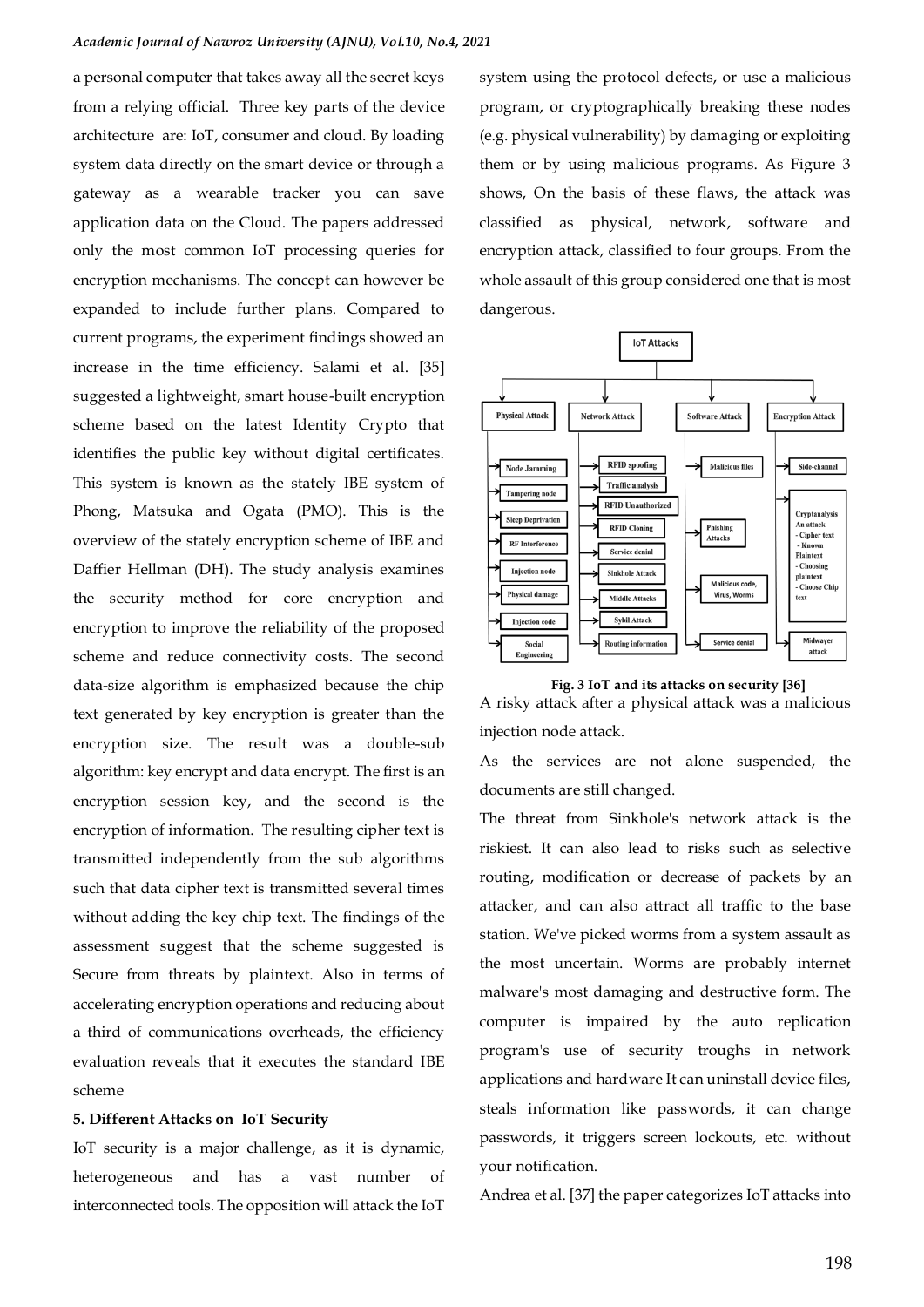four major physical, network and cryptography groups. The physical assault begins while the intruder is near the IoT. When an attacker accesses the IoT network, the network attacks happen and a certain computer is exploited to inflict harm. The IoT application program attack has some glitches that cause the attacker to enter IoT devices by means of which the code is affected. Finally, when the hacker break off IoT encryption, an encryption attack will occur. The study concluded IoT needed multiple steps to make it more secure e.g. authentication, digital certificates secured booting, privacy encryption and reliable software in order to allow approved users to access and power IoT devices only. In response to other investigators' assaults [\[38\]](#page-12-21).

### **5.1 Physical Attacks**

These attacks concentrated on the hardware in IoT devices:

- Sleep Deprivation : The attacker aims to use more power to close nodes [\[39\]](#page-12-22).
- WSN Node Jamming: the hacker interferes with the use of a jammer to make wireless communication. It permits denial of service attacks [\[40\]](#page-12-23).
- Tampering node: In the attacker the node is modified and confidential information such as encryption key can be obtained [\[40\]](#page-12-23).
- RF Interference: The intruder attacks the server by transmitting radio frequency signals to the service Denial. This signal is used for contact with RFID [\[41\]](#page-12-24).
- Injection malicious node. The attacker injects into two or more nodes a new malicious node. It updates the data and sends the incorrect data to the other nodes. In order to attack a malicious node, the attacker uses the different nodes [\[42\]](#page-12-25). The adversary attaches a B clone node first. Inserts subsequent other malicious nodes (node M1). These two nodes work together to perpetrate the attack. This results in crashes at the victim's node.

The assaulted node would interrupt any packet receiving/sending. Therefore, a misrepresentation of the targeted node (the legal node) as malicious could be influenced by the inference of watchdog nodes. A tracking (MOVE) system used to avoid this attack. The control node(s) outcomes can also be verified and malicious activity can be properly detected. The verifier node decides whether or not the node is malicious, according to the acknowledgment.

- Physical damage attack: the intruder physically destroys IoT device components which lead to a service denial [\[43\]](#page-12-26).
- Injection of malicious code: The opponent physically inserts a malicious code into the IoT node. The intruder should have full IoT device power [\[39\]](#page-12-22).
- Social Engineering: The perpetrator communicates and manipulates IoT devices consumers physically. In order to accomplish its objectives the intruder receives confidential information [\[44\]](#page-13-0).

# **5.2 Network Attacks**

The attacks are aimed to the server of the IoT system. Get into the network through a wireless network or router attack, etc. as described below.

- RFID spoofing occurs as an attacker spoofs RFID signals the information transmitted from an RFID tag is then captured by the device. Spoofing attacks have incorrect information that seems to be right and that the machine acknowledges [\[38\]](#page-12-21).
- Traffic analysis attacks occur when an intruder intercepts and analyses communications in order to collect network intelligence [\[40\]](#page-12-23).
- RFID Unauthorized Access: if the correct authentication is not granted in RFID schemes, the opponent can see, change or erase node information [\[37\]](#page-12-20).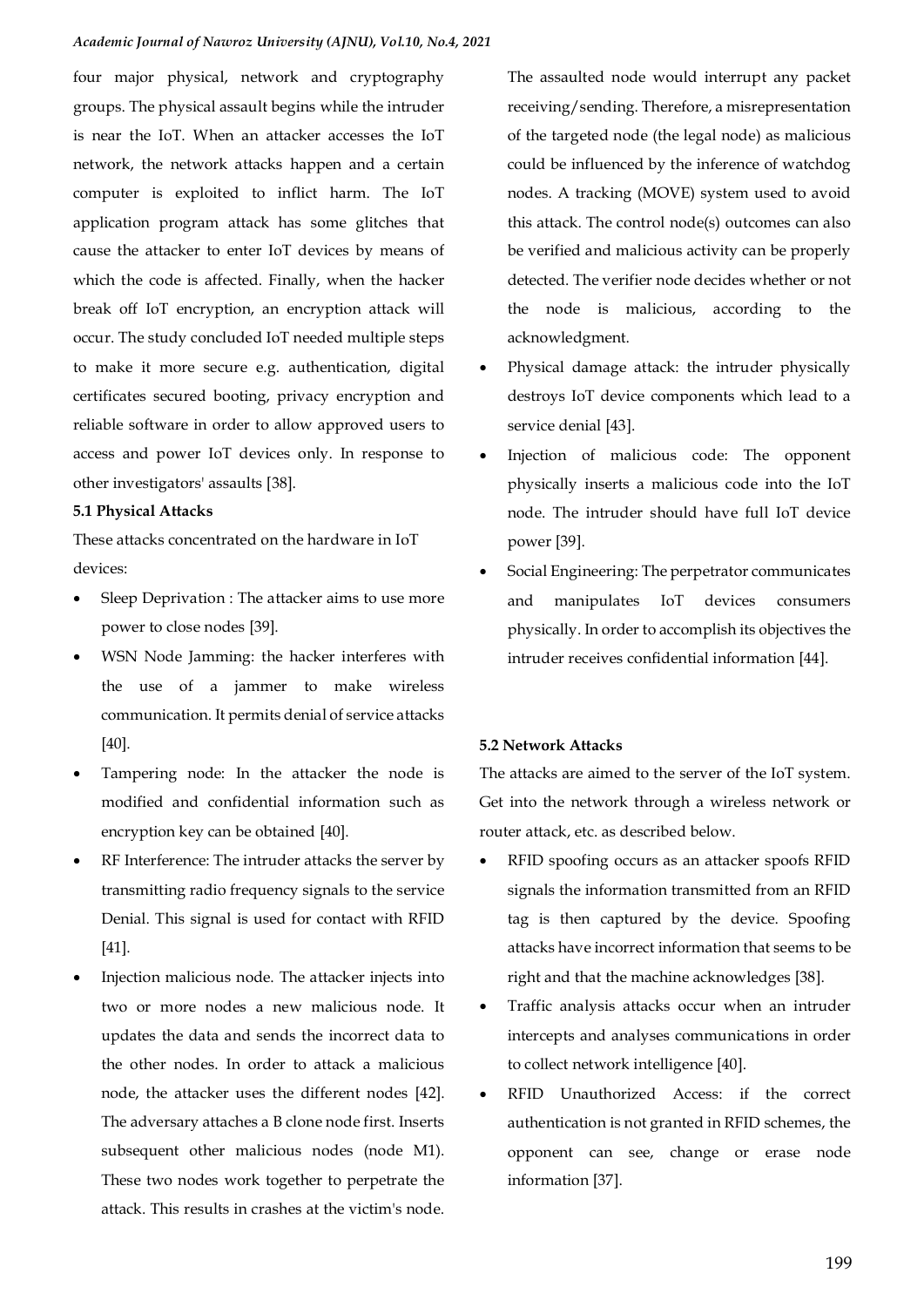- RFID Cloning: Adverse RFID copies of a new RFID tag in this attack. No copying of the original RFID tag ID The attacker will either inject incorrect data or monitor the data passage through the cloned node [\[37\]](#page-12-20)
- Service denial: An attacker is overwhelming the network with massive traffic, which blocks services to their intended customers [\[45\]](#page-13-1).
- Sinkhole Attack: an opponent takes up a sinkhole attack and performs an attack with this node inside the network. The node in question passes the wrong routing information on to its neighboring nodes and attracts traffic. It then changes the data and reduces the packets. In paper [\[46\]](#page-13-2), The sinkhole nodes definition approach is straightforward. The proposed approach generates the hop dictation and identification in the database whenever a node sends a packet to its neighboring node. The average count of hop is thus comparable to the average and lowest count of hop. If this minimum is less than the average hop value, the sinkhole attack is vulnerable.
- Middle Attacks: The attacker stops connectivity across the internet between the two nodes. You get sensitive information by waking up [\[37\]](#page-12-20).
- Sybil Attack: Malicious node in this attack, which takes and behaves as several nodes. For example, the single node device will vote several times over in the Wireless Sensor Network [\[39\]](#page-12-22).
- Routing information attacks: The attacker may spoof, modify, or deliver routing information to complicate the Network. As a result, packets are permitted or removed, wrong data is transmitted or the network is split.

#### **5.2.1 Attacks on Software**

The assailant targets using malware, worms, spywares etc. to rob documents, reject facilities etc.

- Malicious files: The intruder may have access to the computer with malicious scripts inserted.
- Phishing Attacks: The attacker receives personal

information, such as the username and passwords, through email spoofing and flawed websites.

• A malicious code may be used to damage the device by the attacker. Virus, Worms, Trojan Horses, Spyware, and Aware: These codes are shared through e-mail attachments. Without human interference, the worm will replicate. The virus will find with an anti-virus, malware detection and an intrusion tracker. In The study [\[47\]](#page-13-3) Mixes abnormalities detection and signatures to protect the system from worms with a nice pot. This hybrid scheme takes advantage of the detection and protection of the worms of the honeypot and irregularities and signatures. Service denial: the attacker blocking applications from the user's application layer.

### **5.2.2 Encryption Attacks**

The threats are based on destroyed encryptions and on the private key.

- Attacking the side channel: The attacker uses side channel information encrypting the system. The text does not include the plaintext or chip text; it includes data on the performance, the time it takes, the number of errors, etc. This information is used to detect encryption key by attackers. Various forms of side-channel attacks are available, such as timing attacks, simple and differential power analysis, and differential fault analytics [23] attempt to attack time. Timing attacks rely on the time it takes to perform operations. It contains information on the secret keys [\[48\]](#page-13-4). Cryptosystems perceive various inputs at various times. The hitting of RAM cache, the instructions running during unfixed time, etc.
- Cryptanalysis An attack: In this antagonist uses either plaintext, or cipher text to extract the encryption key. Different forms of attacks are carried out based on the methodology used [\[37\]](#page-12-20). Cipher text attack [\[48\]](#page-13-4), Known Plaintext Attack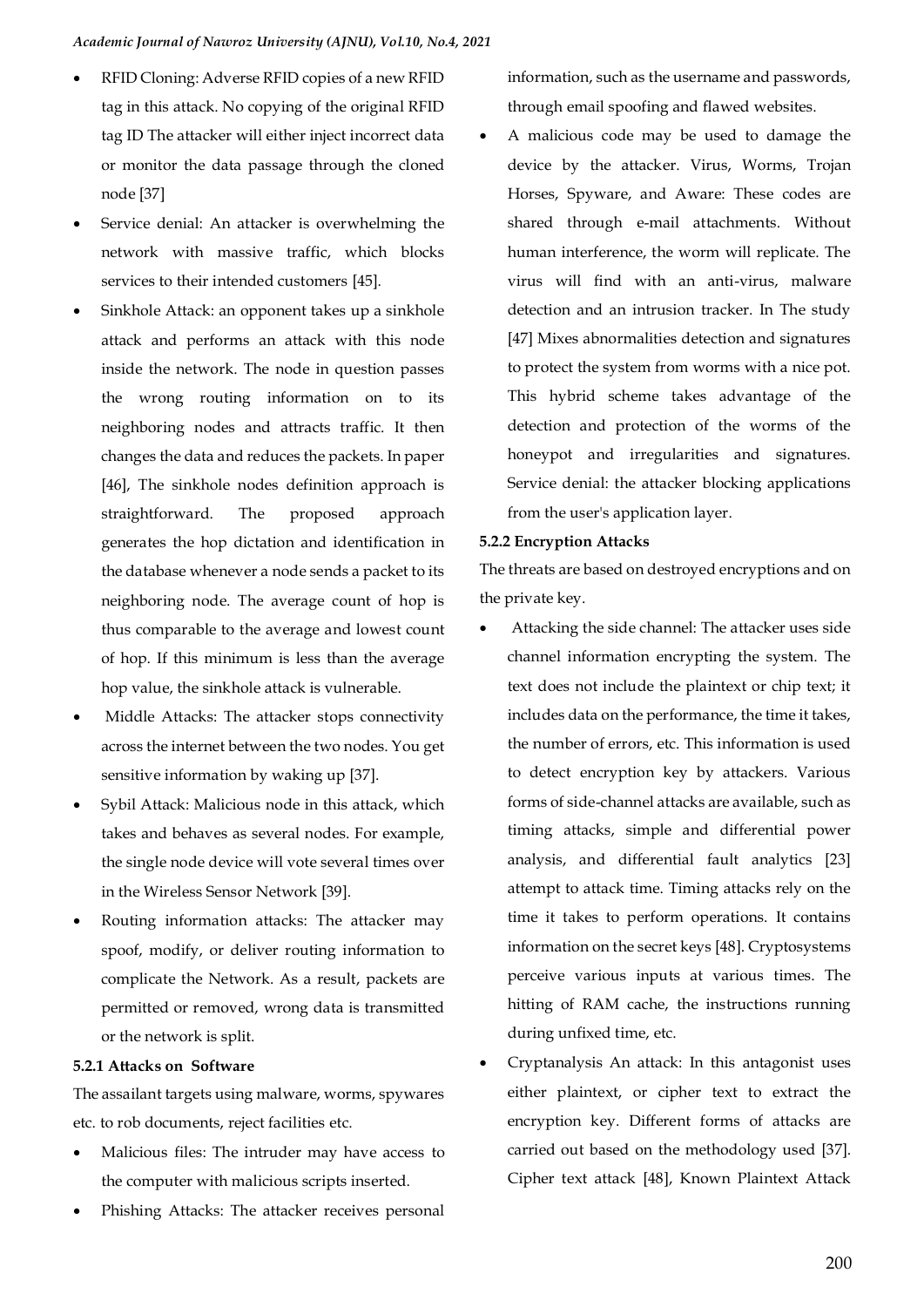[\[48\]](#page-13-4), Choosing plaintext Attack [\[48\]](#page-13-4), Choose Chip text Attack, Midwayer attack [\[39\]](#page-12-22)

Andrea et al. [\[37\]](#page-12-20) A new classification of IoT attacks is available in four different categories: physical attacks, network attacks, software, and attacks for encryption. A part from data encryption IoT protocols, each of these encompasses an IoT device layer. The physical attack occurs while the attacker is within a radius from the device. The network attacks can exploit the function of the IoT network. Software attacks happen because the attackers manipulate the possibilities and destroy system due to certain security defects in IoT programs.

#### **6. Hardware Security in IoT Devices**

"Pain pyramid," as seen in Figure 4, based on the Cisco IoT model of comparison, is defined in Reference [\[49\]](#page-13-5) and assess from a risk point of view for the IoT system. On the top of the pyramid is the most fragile section of the IoT structure with the lesser effects. Sensors are the most fragile component of the IoT ecosystem, since they are the most available on top. The relation between the sensors and the data gathered from the sensors is the next sensitive aspect. Attackers using sensors or the network may obtain links to these data. Then come the hardware abstraction and firmware for communicating with the device and the data, which lays out the application programming interface (API). In the end, the hardware platform, such as SoC, DSP (digital signal processors), etc., is a lowest usable component of the pyramid. While the hardware platform is at the bottom of the pyramid, it needs the greatest consideration, because in the event of an attack, the device has the greatest damage effects. Hardware can be said to form the basis for the IoT device and to be the most pain-causing component in the event of a cyberattack. IoT protection should then start with security of hardware. HT is the largest threat to hardware, which is why this article focuses on.

In a number of pieces, Al-Omary et al. [\[50\]](#page-13-6) studied

hardware dependent IoT protection. First, the paper demonstrated IoT protection needs such as anonymity, honesty and trustworthiness. The framework used in IoT/CPS systems was transferred to the layers of operation, network layer, and vision layer in separate layers. Subsequently, the debate on IoT/CPS stability and standardization. The paper then explained the distinction in several layers between IoT and wireless safety in detail. Finally in the paper various IoT hardware techniques were listed and a variety of hardware modules were discussed. The paper concludes other hardware-dependent security solutions

that can be improved and delivered at reasonable cost for building an IoT-CPS system that's cheap and secure.



**Fig. 4 Based on the vulnerability study, Pyramid of Pain**

## **7. Discussion**

It is obvious from previously stated literature reviews that The IoT protection has several aspects and needs many countermeasures to improve it, numerous research studies have concentrated on because of their importance. In This section of study showed that researchers presented different aspects of IoT security and many important features. In Table 2, shown these aspects and objective assessment between these experiments that have been proposed by previous researchers.

| Table 2: Summarizing some areas of IoT security |  |  |
|-------------------------------------------------|--|--|
|                                                 |  |  |

Author Year IoT security Discerptionaspect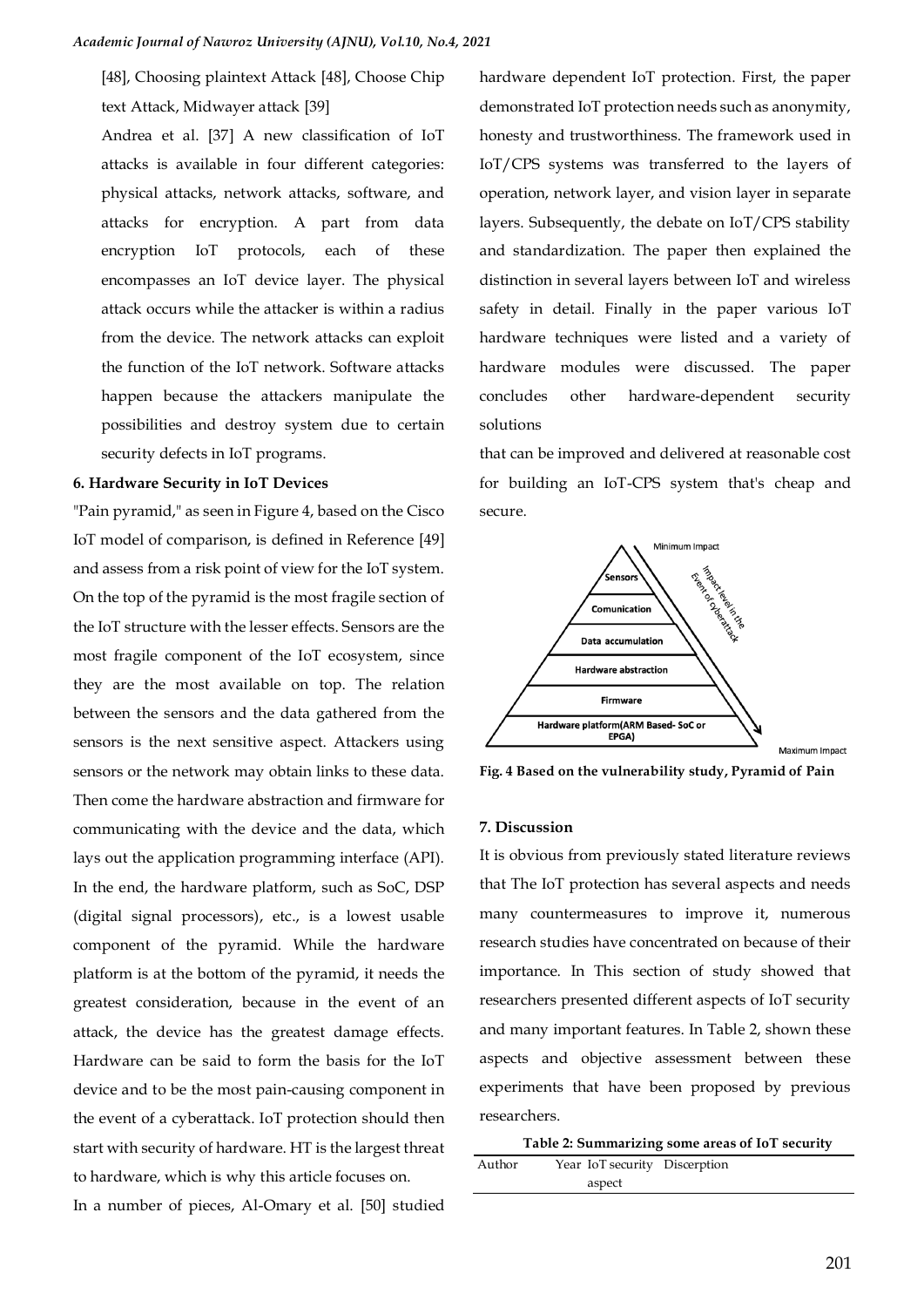# *Academic Journal of Nawroz University (AJNU), Vol.10, No.4, 2021*

| Li and Lan<br>$[10]$                       | 2012 | IoT                                                    | Analyze the safety standards in<br>architecture the various layers of the IOT<br>perception layer, network layer<br>and application layers, and then<br>provide a framework of security<br>infrastructure that can provide a<br>reference<br>technical<br>for<br>establishing secure information<br>security structures in the future.                           | Yang et al.<br>$[32]$        | 2017 |
|--------------------------------------------|------|--------------------------------------------------------|------------------------------------------------------------------------------------------------------------------------------------------------------------------------------------------------------------------------------------------------------------------------------------------------------------------------------------------------------------------|------------------------------|------|
| Trappe et al. 2015 Limitations<br>$[31]$   |      | of IoT<br>device                                       | IoT limitations and their impact<br>on the use of the latest encryption<br>instruments in the conventional<br>Internet<br>have<br>major<br>two<br>drawbacks.                                                                                                                                                                                                     |                              |      |
| Kotamsetty<br>and<br>Govindarasu<br>$[33]$ | 2016 | latency<br>reduction<br>solution in<br>IоT             | main<br>characteristics<br>Two<br>οf<br>currency:<br>(i) have a modern latency-aware<br>adaptive algorithm and (ii) an IoT<br>new service cache architecture.<br>Both inputs together reduce query                                                                                                                                                               |                              |      |
|                                            |      |                                                        | latency while keeping overhead<br>resources at a minimum.<br>The reliability for latency and<br>energy efficiency of the proposed<br>adaptive algorithm has been<br>assessed.<br>The findings show that, relative to<br>efficiency<br>current<br>energy<br>techniques,<br>proposed<br>the                                                                        | Ahmad et al 2018<br>[8]      |      |
|                                            |      |                                                        | adaptive<br>approach<br>greatly<br>improves the latency capacity.                                                                                                                                                                                                                                                                                                | Al-Omary et 2018<br>al. [50] |      |
| Andrea et al. 2015<br>[37]                 |      | Attacks on                                             | • There would be a physical<br>IoT security intrusion when the attacker is<br>close to the IoT device.<br>• Network attacks occur after an<br>attacker receives IoT network<br>manipulates<br>and<br>access<br>an<br>attacker's device in order to cause<br>damage.                                                                                              |                              |      |
|                                            |      |                                                        | • A software assault happens<br>where an IoT application contains<br>bugs that allow an offender to<br>enter and destroy IoT computers.<br>• An invasion on encryption takes<br>place when a hacker violates the<br>IoT encryption to initiate an<br>attack.                                                                                                     | Tawalbeh et 2020<br>al. [9]  |      |
| Alaba et al.<br>$[19]$                     |      | 2017 Compares<br>various<br>dangers to<br>IoT security | Discuss and analyze the potential<br>the<br>IoT<br>threats<br>on<br>security<br>situation. Open testing questions<br>threats<br>IoT<br>and<br>to<br>security<br>delivery are also outlined. The<br>aim of this survey is to act as a<br>helpful manual for current threats<br>in protection and vulnerabilities<br>IoT's<br>in<br>Heterogeneous<br>Environments. |                              |      |

| ing et al. | 2017 Limitations            | 1- Extension to Battery Life          |
|------------|-----------------------------|---------------------------------------|
| 2]         | of IoT                      | Some IoT equipment is used in areas   |
|            | device                      | where charging is not available, they |
|            |                             | are only restricted in the energy     |
|            |                             | required to perform the intended      |
|            |                             | features. To alleviate this dilemma,  |
|            |                             | three possible methods can be used.   |
|            |                             | The first is to use minimum safety    |
|            |                             | standards for the system, the second  |
|            |                             | solution is to improve the power of   |
|            |                             | The final solution<br>the<br>battery. |
|            |                             |                                       |
|            |                             | involves harvesting electricity from  |
|            |                             | natural resources.                    |
|            |                             | 2- Computing lightweight              |
|            |                             | Traditional<br>encryption<br>cannot   |
|            |                             | operate on IoT systems because        |
|            |                             | computers have little memory          |
|            |                             | capacity that cannot accommodate      |
|            |                             | sophisticated<br>cryptographically    |
|            |                             | algorithm computing and storage       |
|            |                             | requirements.                         |
|            | hmad et al 2018 Security of | Provides<br>comprehensive<br>a        |
|            | 5G systems                  | analysis of security problems in      |
|            |                             | clouds, networking software and       |
|            |                             |                                       |
|            |                             | virtualization network features,      |
|            |                             | and device privacy issues.            |
|            |                             | This article will now be available    |
|            |                             | to solve these problems and           |
|            |                             | provide potential guidance for        |
|            |                             | stable 5G networks.                   |
|            | -Omary et 2018 Hardware     | New safety issues arise from the      |
| [50]       | Security in                 | of<br>IoT/CPS<br>increased<br>use     |
|            | <b>IoT</b> Devices          | platforms.                            |
|            |                             |                                       |
|            |                             | Because of the design of the          |
|            |                             | IoT/CPS scheme, which relies          |
|            |                             | heavily on connected low-energy       |
|            |                             | devices with sensors, As<br>an        |
|            |                             | example<br>οf<br>this form<br>οf      |
|            |                             | consider<br>TEE,<br>encryption,       |
|            |                             | TNCand<br>Hardware-based              |
|            |                             | modules in IoT.                       |
|            |                             |                                       |
|            | walbeh et 2020 Challenges   | Used the AWS-enabled IoT cloud        |
| [9]        | and                         | environment<br>for<br>top<br>layer    |
|            | Solutions in                | implementation (the cloud). In        |
|            | IоT                         | order<br>to<br>secure<br>user<br>data |
|            |                             | authentication<br>protection,         |
|            |                             | and<br>essential<br>protocols         |
|            |                             | management sessions had to be         |
|            |                             | held between each layer. Also         |
|            |                             |                                       |
|            |                             | introduced Security Certificates.     |
|            |                             | The suggested device template         |
|            |                             | not only removes potential safety     |
|            |                             | risks, but may also serve to          |
|            |                             | mitigate cyber security risks from    |
|            |                             | each of the layers, server, edge      |
|            |                             | IoT with<br>best<br>and<br>security   |
|            |                             | techniques.                           |
|            |                             |                                       |

# **8. Future Work**

As IoT employs the conventional network architecture to communicate between multiple devices, it has lacunae and vulnerabilities of old network architectures.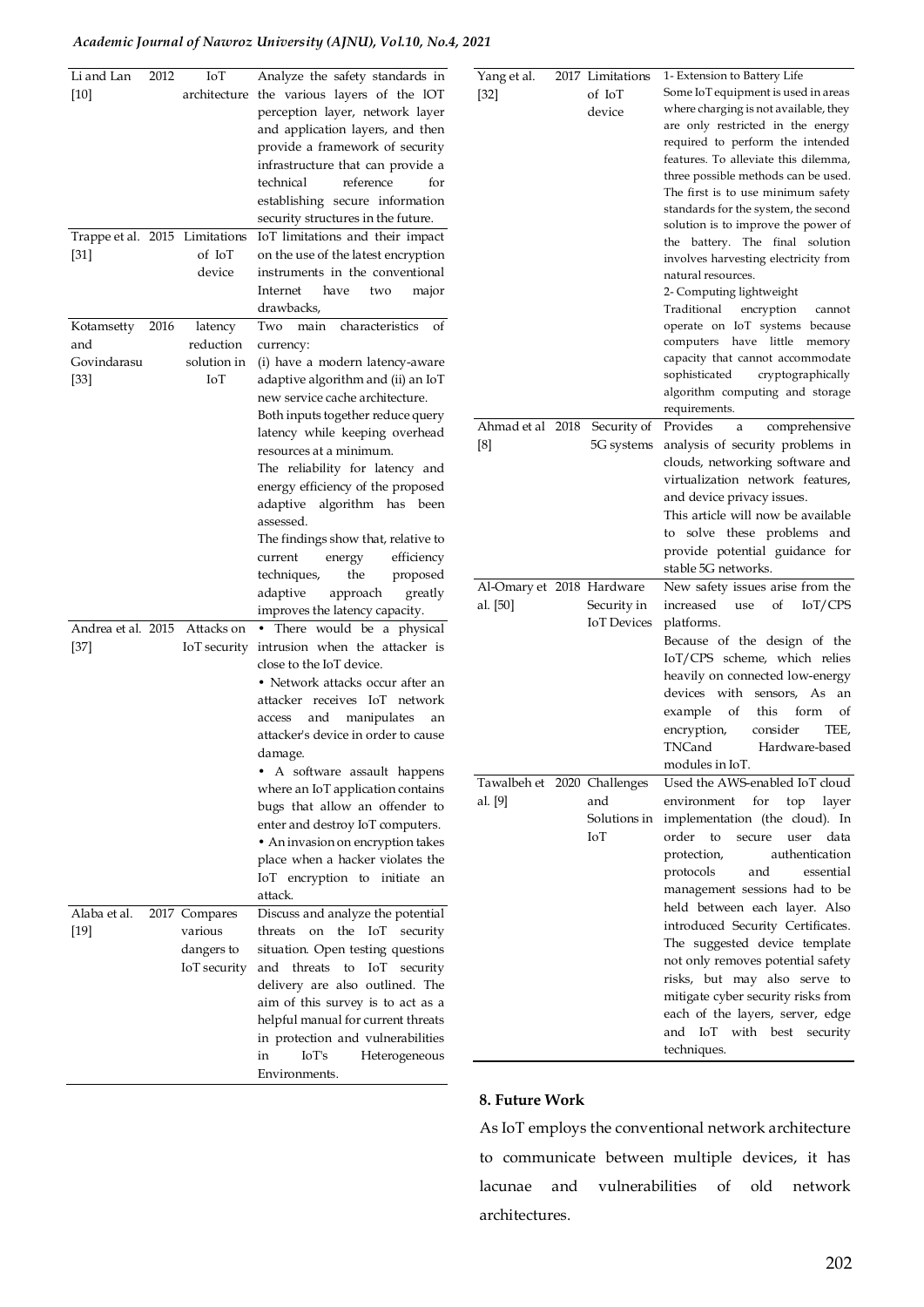The present network design has to be improved, or new network architecture needs to be created, lightweight, effective, and safe, so that performance and safety related problems may be resolved to a large extent. The authors look forward to the problems and the safety layers on each network tier as a future piece. This study covers IoT systems security and privacy from several points of view. It also offers solutions for IoT system assaults. The IoT systems and sensitive user data protection are provided with several effective options. But the assailants seek to increase the effectiveness and strength of their assault techniques.

This makes the provision of stronger IoT systems protection solutions necessary. An effective solution might offer for protecting IoT systems based on the facts and information presented in this survey paper in the future. A solution that minimizes the risk and enables IoT systems to eliminate most of the hazards. A solution adapted to the kind and type of architecture of IoT systems.

### **9. Conclusion**

The IoT is everywhere in our everyday lives. They are used for monitoring and recording environmental change, fire safety and other useful roles in our home, in hospitals and in outdoor environments. Nevertheless, all these benefits may be immense with the lack of privacy and security. Many research studies have been done against these problems to improve their privacy and protections security and to reduce or mitigate the influence of IoT products. The problem is that the new security system cannot be implemented for the limited output section of IoT devices. This constraint demands that lightweight algorithms supporting IoT devices be presented. The study examined many proposed IoT algorithms and authentication mechanisms to avoid various kinds of attacks, Explore the IoT-based ecosystem and technologies and identify different stability, privacy issues and methods and potential security approaches, security solutions. Moreover, In order to prevent various forms of attacks despite the IoT interface limitation, several proposed algorithms and authentication methods were examined. And talk about some IoT computer hardware security.

#### **10. References**

- <span id="page-11-0"></span>1. I. Analytics, "Why the internet of things is called internet of things: Definition, history, disambiguation," ed, 2014.
- <span id="page-11-1"></span>2. V. M. Kumar, N. Yamsani, S. N. Korra, A. Harshavardhan, and B. V. Kumar, "A Scope on Auspices and Seclusion Issues in Internet of Things."
- <span id="page-11-2"></span>3. B. Lam and C. Larose, "How did the internet of things allow the latest attack on the internet?," ed, 2016.
- <span id="page-11-3"></span>4. S. Chaudhary, "Privacy and security issues in Internet of Things," Int. Educ. Res. J., vol. 3, pp. 2433-2436, 2017.
- <span id="page-11-12"></span>5. J. Granjal, E. Monteiro, and J. S. Silva, "Security for the internet of things: a survey of existing protocols and open research issues," IEEE Communications Surveys & Tutorials, vol. 17, pp. 1294-1312, 2015.
- <span id="page-11-13"></span>6. S. Sicari, A. Rizzardi, L. A. Grieco, and A. Coen-Porisini, "Security, privacy and trust in Internet of Things: The road ahead," Computer networks, vol. 76, pp. 146-164, 2015.
- <span id="page-11-14"></span>7. R. Roman, J. Zhou, and J. Lopez, "On the features and challenges of security and privacy in distributed internet of things," Computer Networks, vol. 57, pp. 2266-2279, 2013.
- <span id="page-11-4"></span>8. I. Ahmad, T. Kumar, M. Liyanage, J. Okwuibe, M. Ylianttila, and A. Gurtov, "Overview of 5G security challenges and solutions," IEEE Communications Standards Magazine, vol. 2, pp. 36-43, 2018.
- <span id="page-11-5"></span>9. L. a. Tawalbeh, F. Muheidat, M. Tawalbeh, and M. Quwaider, "IoT Privacy and security: Challenges and solutions," Applied Sciences, vol. 10, p. 4102, 2020.
- <span id="page-11-6"></span>10. L. Li, "Study on security architecture in the Internet of Things," in Proceedings of 2012 international conference on measurement, information and control, 2012, pp. 374- 377.
- <span id="page-11-7"></span>11. R. H. Weber, "Internet of Things–New security and privacy challenges," Computer law & security review, vol. 26, pp. 23-30, 2010.
- <span id="page-11-8"></span>12. S. Kraijak and P. Tuwanut, "A survey on internet of things architecture, protocols, possible applications, security, privacy, real-world implementation and future trends," in 2015 IEEE 16th International Conference on Communication Technology (ICCT), 2015, pp. 26-31.
- <span id="page-11-9"></span>13. C. Qiang, G.-r. Quan, B. Yu, and L. Yang, "Research on security issues of the internet of things," International Journal of Future Generation Communication and Networking, vol. 6, pp. 1-10, 2013.
- <span id="page-11-10"></span>14. M. Burmester and B. De Medeiros, "RFID security: attacks, countermeasures and challenges," in The 5th RFID academic convocation, the RFID journal conference, 2007.
- <span id="page-11-11"></span>15. X. Xingmei, Z. Jing, and W. He, "Research on the basic characteristics, the key technologies, the network architecture and security problems of the internet of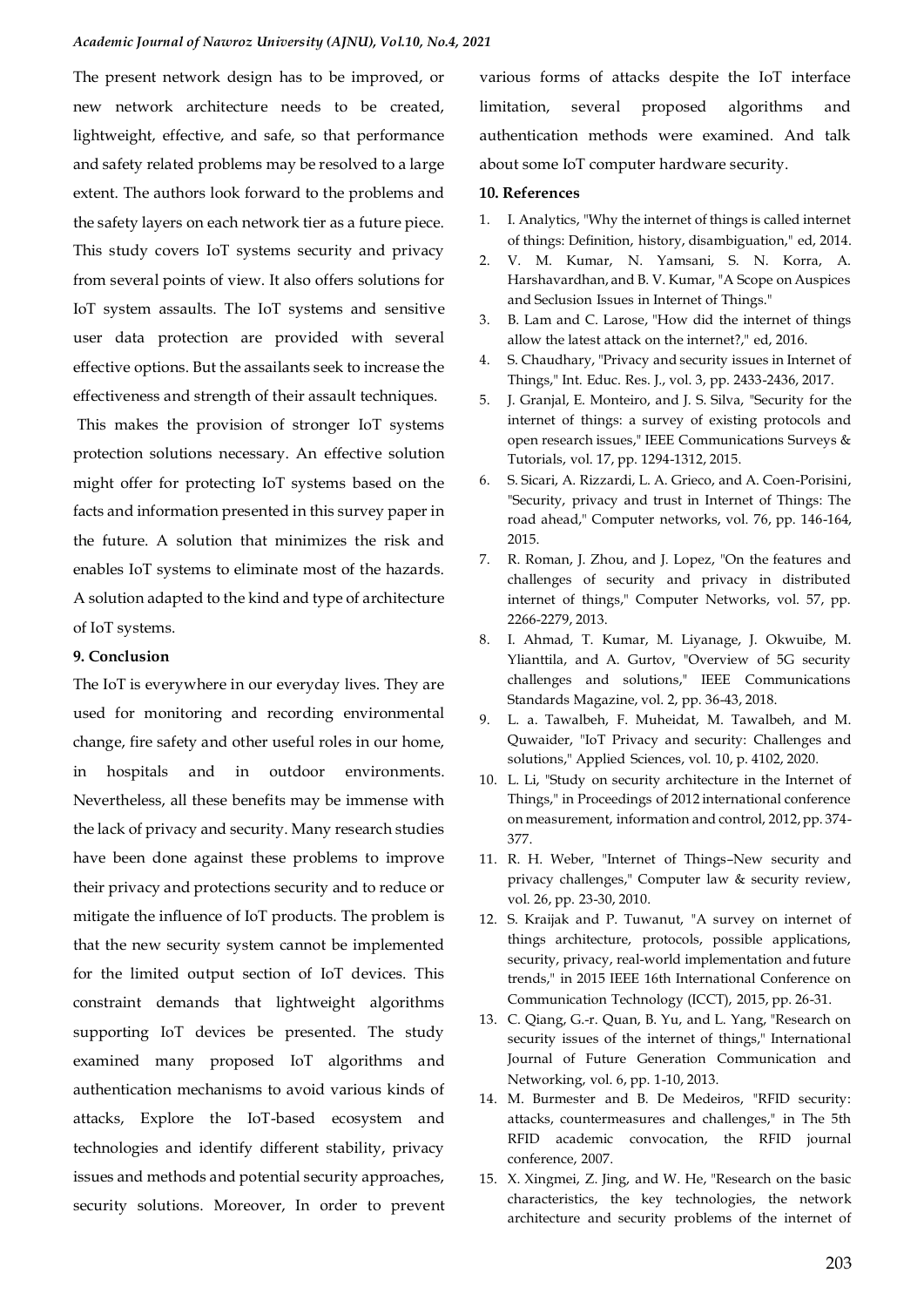things," in Proceedings of 2013 3rd International Conference on Computer Science and Network Technology, 2013, pp. 825-828.

- <span id="page-12-0"></span>16. A. Kamble and S. Bhutad, "Survey on Internet of Things (IoT) security issues & solutions," in 2018 2nd International Conference on Inventive Systems and Control (ICISC), 2018, pp. 307-312.
- <span id="page-12-1"></span>17. A. K. Hussain, "A modified RSA algorithm for security enhancement and redundant messages elimination using K-nearest neighbor algorithm," IJISET-International Journal of Innovative Science, Engineering & Technology, vol. 2, pp. 858-862, 2015.
- 18. M. Nawir, A. Amir, N. Yaakob, and O. B. Lynn, "Internet of Things (IoT): Taxonomy of security attacks," in 2016 3rd International Conference on Electronic Design (ICED), 2016, pp. 321-326.
- <span id="page-12-6"></span>19. F. A. Alaba, M. Othman, I. A. T. Hashem, and F. Alotaibi, "Internet of Things security: A survey," Journal of Network and Computer Applications, vol. 88, pp. 10- 28, 2017.
- <span id="page-12-2"></span>20. J. Choi, S. Li, X. Wang, and J. Ha, "A general distributed consensus algorithm for wireless sensor networks," in 2012 Wireless Advanced (WiAd), 2012, pp. 16-21.
- <span id="page-12-3"></span>21. A. V. Singh, V. Juyal, and R. Saggar, "Trust based intelligent routing algorithm for delay tolerant network using artificial neural network," Wireless Networks, vol. 23, pp. 693-702, 2017.
- <span id="page-12-4"></span>22. Z. Bi, L. Da Xu, and C. Wang, "Internet of things for enterprise systems of modern manufacturing," IEEE Transactions on industrial informatics, vol. 10, pp. 1537- 1546, 2014.
- <span id="page-12-5"></span>23. H. Song, G. Fink, and S. Jeschke, Security and privacy in cyber-physical systems: Wiley Online Library, 2017.
- <span id="page-12-7"></span>24. M. Medwed, "Iot security challenges and ways forward," in Proceedings of the 6th International Workshop on Trustworthy Embedded Devices, 2016, pp. 55-55.
- <span id="page-12-8"></span>25. M. Conti, N. Dragoni, and V. Lesyk, "A survey of man in the middle attacks," IEEE Communications Surveys & Tutorials, vol. 18, pp. 2027-2051, 2016.
- <span id="page-12-9"></span>26. M. A. Khan and K. Salah, "IoT security: Review, blockchain solutions, and open challenges," Future Generation Computer Systems, vol. 82, pp. 395-411, 2018.
- <span id="page-12-10"></span>27. D. Zaldivar, A. T. Lo'ai, and F. Muheidat, "Investigating the security threats on networked medical devices," in 2020 10th Annual Computing and Communication Workshop and Conference (CCWC), 2020, pp. 0488- 0493.
- <span id="page-12-11"></span>28. X. Liu, M. Zhao, S. Li, F. Zhang, and W. Trappe, "A security framework for the internet of things in the future internet architecture," Future Internet, vol. 9, p. 27, 2017.
- <span id="page-12-12"></span>29. A. T. Lo'ai and T. F. Somani, "More secure Internet of Things using robust encryption algorithms against side channel attacks," in 2016 IEEE/ACS 13th International Conference of Computer Systems and Applications (AICCSA), 2016, pp. 1-6.
- <span id="page-12-13"></span>30. F. Dalipi and S. Y. Yayilgan, "Security and privacy considerations for iot application on smart grids: Survey and research challenges," in 2016 IEEE 4th International Conference on Future Internet of Things and Cloud Workshops (FiCloudW), 2016, pp. 63-68.
- <span id="page-12-14"></span>31. W. Trappe, R. Howard, and R. S. Moore, "Low-energy security: Limits and opportunities in the internet of things," IEEE Security & Privacy, vol. 13, pp. 14-21, 2015.
- <span id="page-12-15"></span>32. Y. Yang, L. Wu, G. Yin, L. Li, and H. Zhao, "A survey on security and privacy issues in Internet-of-Things," IEEE Internet of Things Journal, vol. 4, pp. 1250-1258, 2017.
- <span id="page-12-16"></span>33. R. Kotamsetty and M. Govindarasu, "Adaptive latencyaware query processing on encrypted data for the Internet of Things," in 2016 25th International Conference on Computer Communication and Networks (ICCCN), 2016, pp. 1-7.
- <span id="page-12-17"></span>34. H. Shafagh, A. Hithnawi, A. Dröscher, S. Duquennoy, and W. Hu, "Talos: Encrypted query processing for the internet of things," in Proceedings of the 13th ACM conference on embedded networked sensor systems, 2015, pp. 197-210.
- <span id="page-12-18"></span>35. S. Al Salami, J. Baek, K. Salah, and E. Damiani, "Lightweight encryption for smart home," in 2016 11th International Conference on Availability, Reliability and Security (ARES), 2016, pp. 382-388.
- <span id="page-12-19"></span>36. A. Abdullah, "Advanced encryption standard (aes) algorithm to encrypt and decrypt data," Cryptography and Network Security, vol. 16, 2017.
- <span id="page-12-20"></span>37. I. Andrea, C. Chrysostomou, and G. Hadjichristofi, "Internet of Things: Security vulnerabilities and challenges," in 2015 IEEE symposium on computers and communication (ISCC), 2015, pp. 180-187.
- <span id="page-12-21"></span>38. S. Babar, A. Stango, N. Prasad, J. Sen, and R. Prasad, "Proposed embedded security framework for internet of things (iot)," in 2011 2nd International Conference on Wireless Communication, Vehicular Technology, Information Theory and Aerospace & Electronic Systems Technology (Wireless VITAE), 2011, pp. 1-5.
- <span id="page-12-22"></span>39. M. U. Farooq, M. Waseem, A. Khairi, and S. Mazhar, "A critical analysis on the security concerns of internet of things (IoT)," International Journal of Computer Applications, vol. 111, 2015.
- <span id="page-12-23"></span>40. S. Uke, A. Mahajan, and R. Thool, "UML modeling of physical and data link layer security attacks in WSN," International Journal of Computer Applications, vol. 70, 2013.
- <span id="page-12-24"></span>41. H. Li, Y. Chen, and Z. He, "The survey of RFID attacks and defenses," in 2012 8th International Conference on Wireless Communications, Networking and Mobile Computing, 2012, pp. 1-4.
- <span id="page-12-25"></span>42. [42] F. Kandah, Y. Singh, W. Zhang, and C. Wang, "Mitigating colluding injected attack using monitoring verification in mobile ad‐hoc networks," Security and Communication Networks, vol. 6, pp. 539-547, 2013.
- <span id="page-12-26"></span>43. Q. Gou, L. Yan, Y. Liu, and Y. Li, "Construction and strategies in IoT security system," in 2013 IEEE international conference on green computing and communications and IEEE internet of things and IEEE